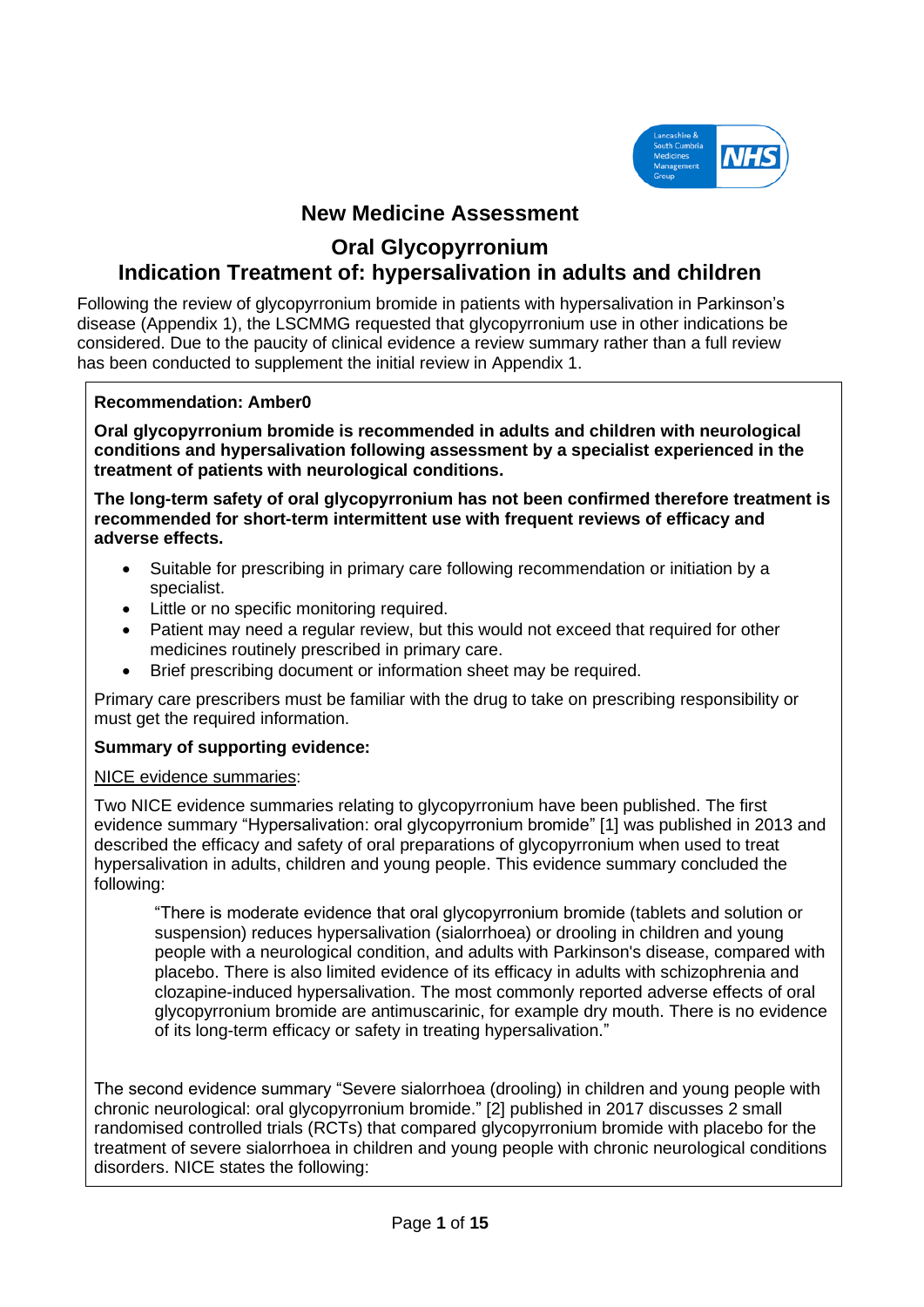- In both RCTs, participants treated with glycopyrronium bromide had statistically significantly improved drooling after 8 weeks, (measured using the modified Teacher's Drooling Scale [mTDS]), compared with placebo.
- Adverse effects were common with glycopyrronium bromide, mostly due to its anticholinergic action.
- There is a lack of long-term safety data for oral glycopyrronium bromide, and the SPC for Sialanar<sup>a</sup> recommends that the total treatment duration should be kept as short as possible.
- It is not possible to determine the relative effectiveness of glycopyrronium bromide compared with other treatments for severe sialorrhoea because glycopyrronium has only been compared to placebo. Because Sialanar<sup>b</sup> is not bioequivalent to other formulations of glycopyrronium bromide, switching to Sialanar should only be conducted under supervision to ensure that efficacy and side effects are balanced. The effectiveness of glycopyrronium bromide should be balanced against the adverse effects associated with treatment.

# Associated NICE guidelines

NICE guidelines NG62 – "Cerebral palsy in under 25s: assessment and management," recommend considering anticholinergic medication to reduce the severity and frequency of drooling in children and young people with cerebral palsy. The guideline recommends glycopyrronium bromide (oral or by enteral tube), transdermal hyoscine hydrobromide or trihexyphenidyl hydrochloride (for children with dyskinetic cerebral palsy, but only with input from specialist services). [3]

# Scottish Medicines Consortium (SMC)

The SMC has completed an assessment of glycopyrronium (Sialanar). [3] Glycopyrronium has been accepted for use in Scotland within its licensed indication (symptomatic treatment of severe sialorrhoea in children and adolescents aged 3 years and older with chronic neurological disorders). Following an abbreviated submission, the SMC concluded that:

"The availability of glycopyrronium (Sialanar®) provides a licensed alternative to an existing generic preparation used outwith the terms of its marketing authorisation, at a small additional cost."

SPC: Glycopyrronium bromide (Sialanar®) is indicated for the symptomatic treatment of severe sialorrhea in children and adolescents aged 3 years and older with chronic neurological disorders (Sialanar is indicated for the paediatric population only). It should be prescribed by physicians experienced in the treatment of paediatric patients with neurological disorders. [5]

# UKMI Q&A document

UKMI have produced an information document for the use of glycopyrronium in hypersalivation. [6] The document summarised the following:

- Benefits of using glycopyrronium include its long duration of action and it is less likely to cause central or cardiac adverse effects.
- Although oral absorption is poor, most of the published evidence of efficacy is for administration by the oral route, particularly in children and young adults with neurodevelopmental disabilities, where it has been used with some success in relatively small studies.

<sup>a</sup> Sialanar is indicated for symptomatic treatment of severe sialorrhoea (chronic pathological drooling) in children and adolescents aged 3 years and older with chronic neurological disorders

<sup>b</sup> Glycopyrronium 320 micrograms /ml oral solution. Each ml contains 400 micrograms glycopyrronium bromide equivalent to 320 micrograms of glycopyrronium.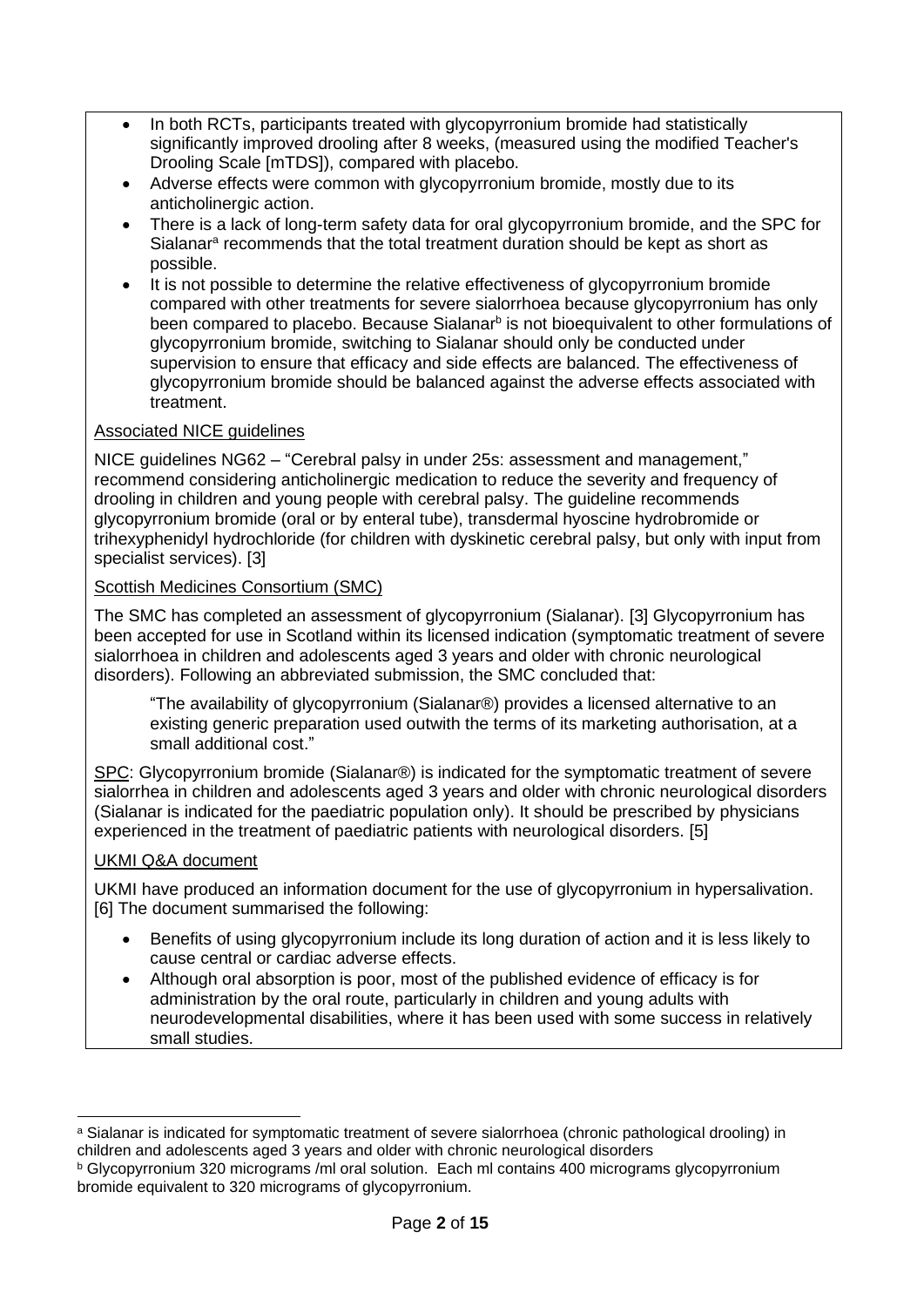- Recommended doses vary, and should be titrated carefully according to the patient's response and tolerance. As with other antimuscarinics, the side effects may limit chronic use of glycopyrronium.
- No efficacy data exist to compare different formulations of glycopyrronium or to compare its efficacy to other antimuscarinics used for treatment of hypersalivation.
- Data are also lacking for long-term efficacy and safety.

The UKMI document includes two randomised controlled trials.

A prospective double-blind, placebo-controlled, crossover, randomised dose-ranging study of oral glycopyrronium in 39 children (age range 4-19 years) with neurodevelopmental conditions and excessive drooling has been carried out [7]. After a 1-week baseline medication-free observation period, patients received either drug or placebo treatment for 8 weeks followed by a 2-week washout and observation period before crossover. Medication was given three times a day, although 4 children received twice daily doses at parental request. The dose of glycopyrronium was increased weekly for 4 weeks to a maximum dose, which was then continued for an additional 4 weeks, unless adverse effects occurred or desired dryness was achieved. 27 (69%) children completed the study and they all demonstrated improvement in drooling. The mean highest tolerated dose was 2.5mg (range 1.2mg – 3mg) which was given three times daily to most participants. Of 36 patients taking glycopyrronium, 25 (69%) experienced side effects. Of the 12 children who did not complete the study, 8 withdrew because of adverse effects, 1 of these while receiving placebo.

A randomised placebo-controlled trial investigated the efficacy of glycopyrronium oral solution (1mg/5ml) in 36 patients aged 3-16 with cerebral palsy, mental retardation, or another neurologic condition associated with problem drooling [8]. Patients were randomised to receive matching placebo or glycopyrronium 20 microgram/kg three times a day titrated over 4 weeks to a maximum dose of 100 microgram/kg or 1.5 - 3mg per dose (based on weight) three times a day, whichever was less, and remained on that dose for a further 4 weeks. Doses were administered at least one hour before or two hours after meals. The mean daily dose of glycopyrronium was 150 microgram/kg. At week 8, 14 of 19 patients (73.7%) in the glycopyrronium group and 3 of 17 (17.6%) in the placebo group showed at least a 3-point improvement in the modified Teacher's Drooling Scale (mTDS) score (p=0.0011). The most common adverse reactions were dry mouth, vomiting, nasal congestion and constipation. One patient in each treatment group withdrew from the study due to adverse effects.

# Drug Tariff

Prices:

- Sialanar® 400 mcg per mL oral solution 250mL £320
- Glycopyrronium bromide 1 mg of per 5 mL oral solution (Colonis® generic) 150 mL- £91
- Glycopyrronium bromide 1 mg tablets 30 £250.39
- Glycopyrronium bromide 2 mg tablets 30 £281.18

Costs based on MIMS list prices October 2021.

Prescribing for last 12 months (Sep20-Aug21)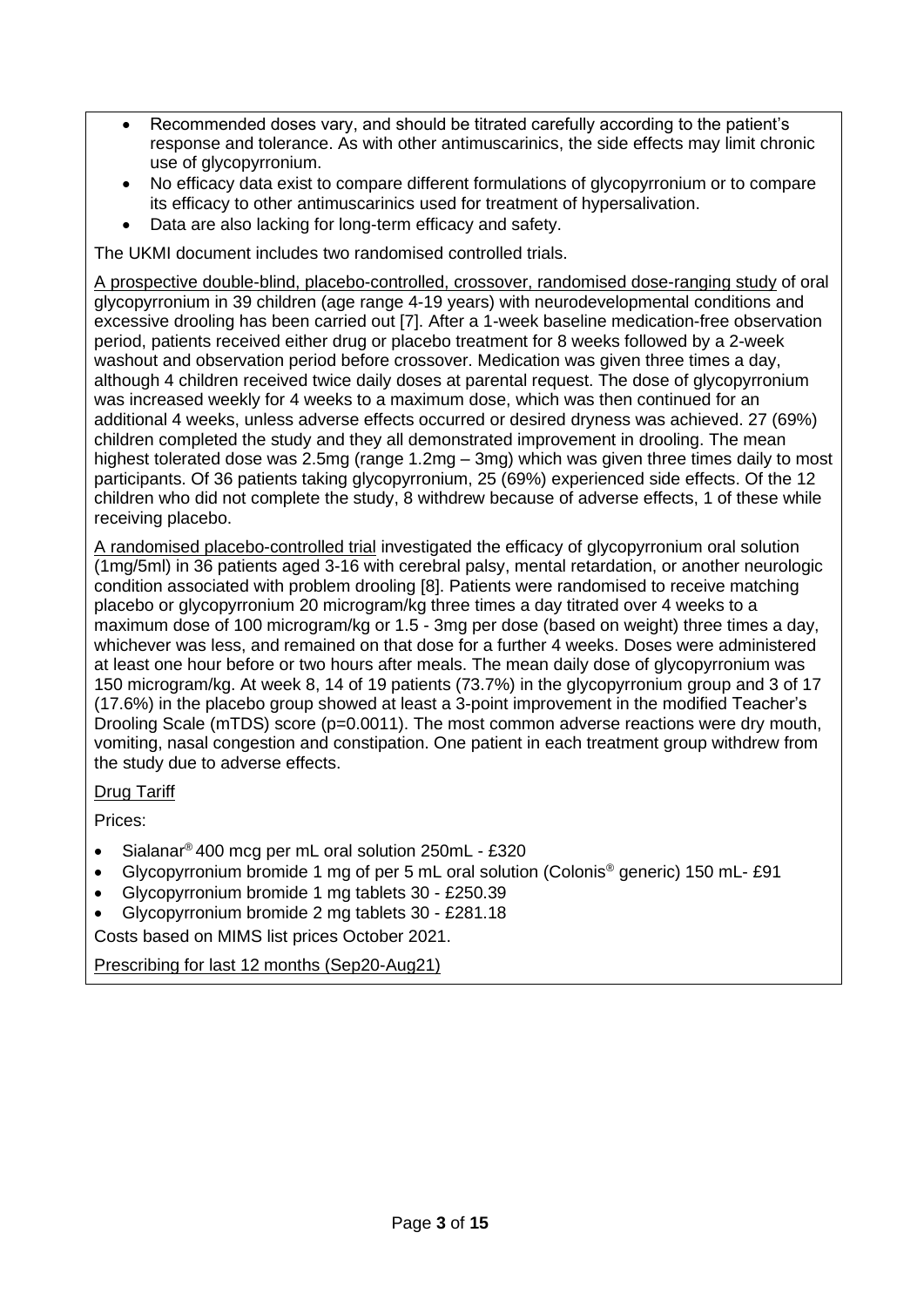| <b>BNFPresentation</b>                                   | <b>Prescriber Act Cost</b> |      | Prescriber Items Prescriber Quantity X Items prescribed | <b>Total mg</b> | Cost per<br>1 mg<br>dose |
|----------------------------------------------------------|----------------------------|------|---------------------------------------------------------|-----------------|--------------------------|
| Glycopyrronium bromide 5mg/5ml oral suspension           | £1,646.70                  | 89   | 11372                                                   | 11372           | £0.14                    |
| Glycopyrronium bromide 5mg/5ml oral solution             | £2,666.65                  | 97   | 9700                                                    | 9700            | £0.27                    |
| Glycopyrronium bromide 500micrograms/5ml oral suspension | £985.68                    | 18   | 6120                                                    | 612             | £1.61                    |
| Glycopyrronium bromide 2.5mg/5ml oral solution           | £1,750.58                  | 15   | 1500                                                    | 750             | £2.33                    |
| Glycopyrronium bromide 200micrograms/5ml oral solution   | £10.95                     |      | 100                                                     |                 | £2.74                    |
| Glycopyrronium bromide 1mg/5ml oral solution sugar free  | £252,541.61                | 1454 | 447150                                                  | 89430           | £2.82                    |
| Glycopyrronium bromide 400micrograms/ml soln sugar free  | £35,404.02                 | 169  | 29710                                                   | 11884           | £2.98                    |
| Glycopyrronium bromide 1mg/5ml oral liquid               | £2,270.73                  | 10   | 3496                                                    | 699.2           | £3.25                    |
| Glycopyrronium bromide 500micrograms/5ml oral solution   | £913.28                    | 28   | 2800                                                    | 280             | £3.26                    |
| Sialanar 320micrograms/ml oral solution                  | £32,601.44                 | 136  | 27360                                                   | 8755.2          | £3.72                    |
| Glycopyrronium bromide 200micrograms/5ml oral suspension | £414.03                    | 18   | 2700                                                    | 108             | £3.83                    |
| Glycopyrronium bromide 2mg tablets                       | £63,963.08                 | 93   | 7796                                                    | 15592           | £4.10                    |
| Glycopyrronium bromide 1mg tablets                       | £65,048.29                 | 103  | 8903                                                    | 8903            | £7.31                    |
| Total                                                    | £460,217.04                | 2231 |                                                         |                 |                          |

# **Dose**

# For Sialanar:

The dosing schedule for glycopyrronium is based on the weight of the child, starting with approximately 12.8 micrograms/kg per dose (equivalent to 16 micrograms/kg per dose glycopyrronium bromide), three times per day and increasing by the doses shown in Table 1 below, every 7 days. Dose titration should be continued until efficacy is balanced with undesirable effects and amended up or down as appropriate, to a maximum individual dose of 64 micrograms/kg body weight glycopyrronium or 6 ml (1.9 mg glycopyrronium, equivalent to 2.4 mg glycopyrronium bromide) three times a day, whichever is less. Dose titrations should be conducted in discussion with the carer to assess both efficacy and undesirable effects until an acceptable maintenance dose is achieved. [9]

# For Glycopyrronium bromide tablets:

The dosing schedule for Glycopyrronium bromide tablets is based on the weight of the child with the initial dosing of 0.02 mg/kg to be given orally three times daily and titrate in increments of 0.02 mg/kg every 5-7 days based on therapeutic response and adverse reactions. The maximum recommended dosage is 0.1 mg/kg three times daily not to exceed 1.5-3 mg per dose based upon weight. [10]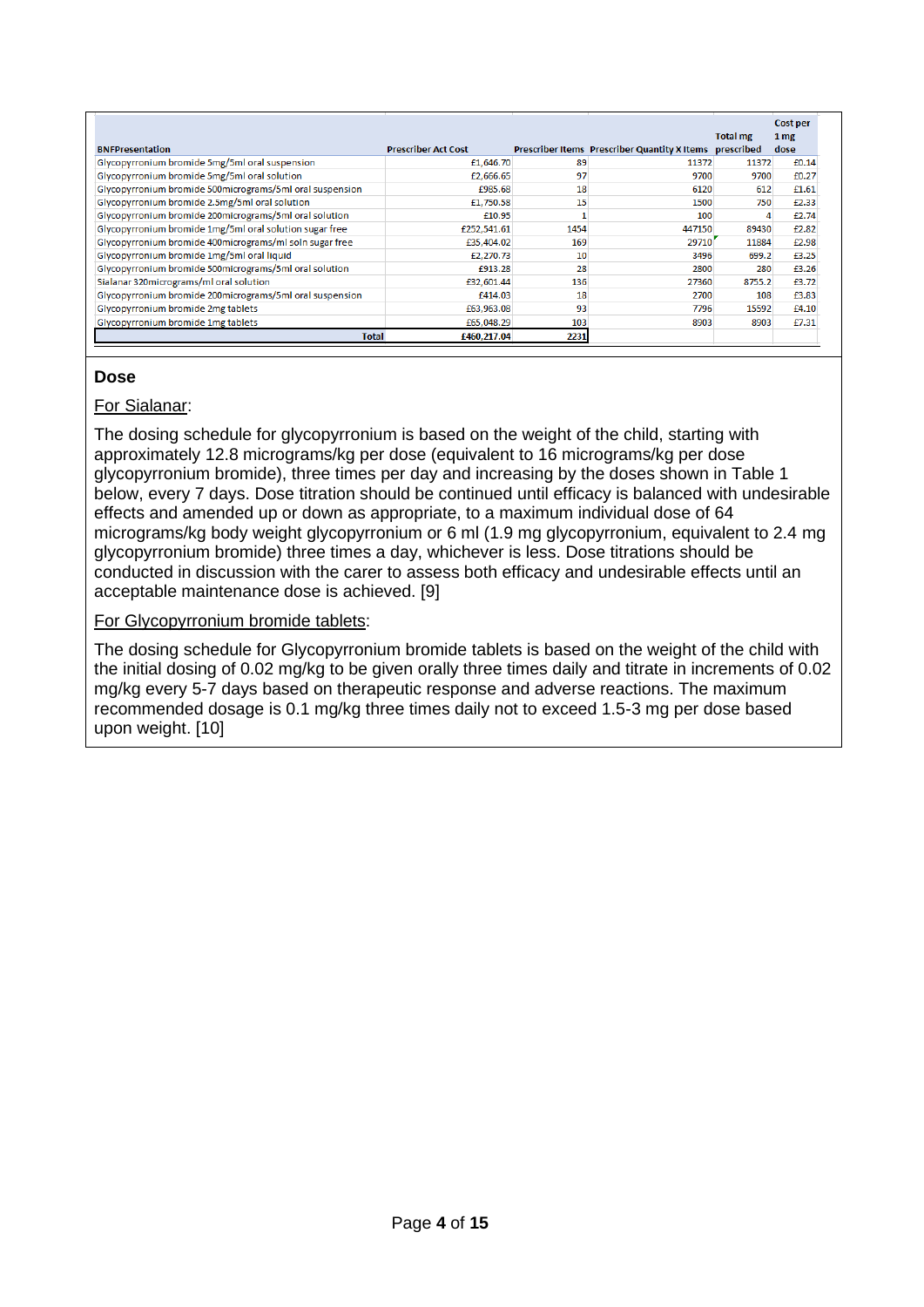

# **New Medicine Assessment**

# **Glycopyrronium Bromide Oral Solution**

# **For Hypersalivation/ Sialorrhoea in Adults with Parkinson's Disease**

### **Recommendation: Amber0**

**Glycopyrronium bromide oral solution is recommended for hypersalivation/ sialorrhoea in adults with Parkinson's disease if non-pharmacological management (for example, speech and language therapy) is not available or has not been effective.**

- Suitable for prescribing in primary care following recommendation or initiation by a specialist.
- Little or no specific monitoring required.
- Patient may need a regular review, but this would not exceed that required for other medicines routinely prescribed in primary care.
- Brief prescribing document or information sheet may be required.

Primary care prescribers must be familiar with the drug to take on prescribing responsibility or must get the required information.

### **Prescribers should choose the product with the lowest acquisition cost where appropriate.**

### **Summary of supporting evidence:**

- NICE recommends considering glycopyrronium bromide to manage drooling of saliva in patients with Parkinson's disease when non-pharmacological management is not available or has not been effective. [3]
- Two RCTs have demonstrated efficacy of glycopyrronium bromide in the management of symptoms of drooling of saliva in patients with Parkinson's disease. [4] [6]
- Glycopyrronium bromide has a long duration of action and is less likely to cause central nervous system or cardiac adverse events than other antimuscarinics. [7]
- A significant proportion of Parkinson's disease patients experience excessive drooling of saliva (70- 80% according to NICE NG71) and there are limited treatment options which have been investigated with RCTs.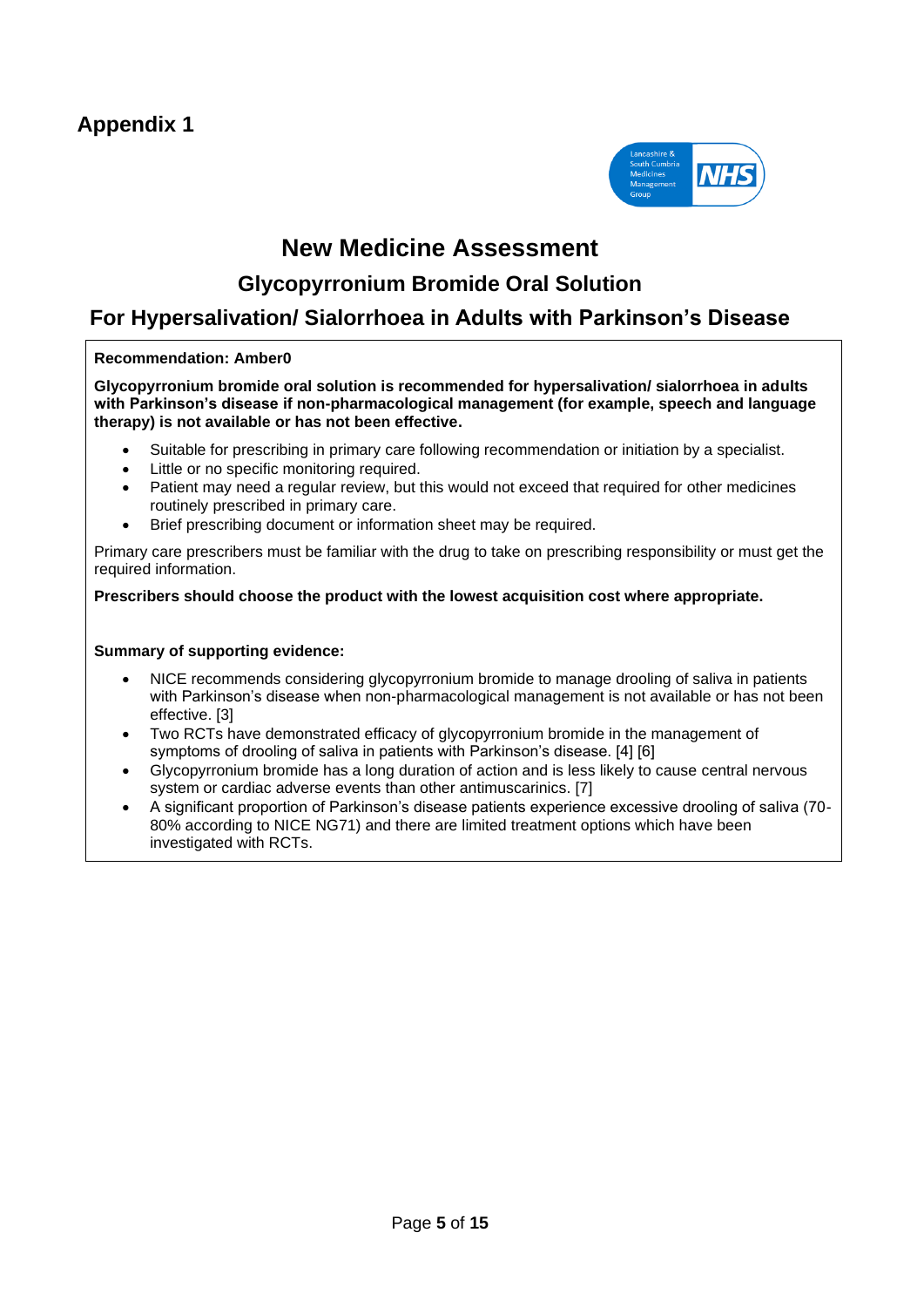# **Details of Review**

**Name of medicine** (generic & brand name)**:** 

Glycopyrronium Bromide (Sialanar® or Colonis® generic)

### **Strength(s) and form(s):**

Oral solutions

400 mcg of glycopyrronium bromide per mL (Sialanar®) [1]

1 mg of glycopyrronium bromide per 5 mL (Colonis® generic) [2]

### **Dose and administration:**

### **Unlicensed use**

Based on dosing used in the trials the median dose is 1 mg three times a day.

### **BNF therapeutic class / mode of action:**

Anticholinergic/antimuscarinic.

### **Licensed indication(s):**

Symptomatic treatment of severe sialorrhoea (chronic pathological drooling) in children and adolescents aged 3 years and older with chronic neurological disorders. [1] [2]

**Proposed use** (if different from, or in addition to, licensed indication above):

Symptomatic treatment of hypersalivation/ sialorrhoea in adults with Parkinson's disease.

### **Course and cost:**

Sialanar® 400 mcg per mL oral solution 250mL - £320

Glycopyrronium bromide 1 mg of per 5 mL oral solution (Colonis® generic) 150 mL- £91

For a course of 1 mg three times a day the cost is as follows:

Sialanar® costs £3.20 per 1 mg therefore the monthly cost is £288 with an annual cost of £3,456.

Generic costs £3.03 per 1 mg therefore the monthly cost is £273 with an annual cost of £3,272

Costs based on MIMS list prices June 2021.

**Current standard of care/comparator therapies:** 

**The most likely comparators are alternative antimuscarinics**

- Procyclidine 5 mg tablets x 28 £1.98 Usual maintenance dose of 15 – 30 mg Annual  $cost = f.77$
- Trihexyphenidyl hydrochloride 5 mg x 84 £20.62 Usual maintenance dose of 10 – 15 mg Annual  $cost = £269$
- Atropine 1% eye drops Minims x 20 (unlicensed application to the tongue twice daily) £15.10 Three packs would be required to cover one month of treatment. Annual  $\cos t = f$  544

Doses based on the BNF Costs based on MIMS list prices June 2021.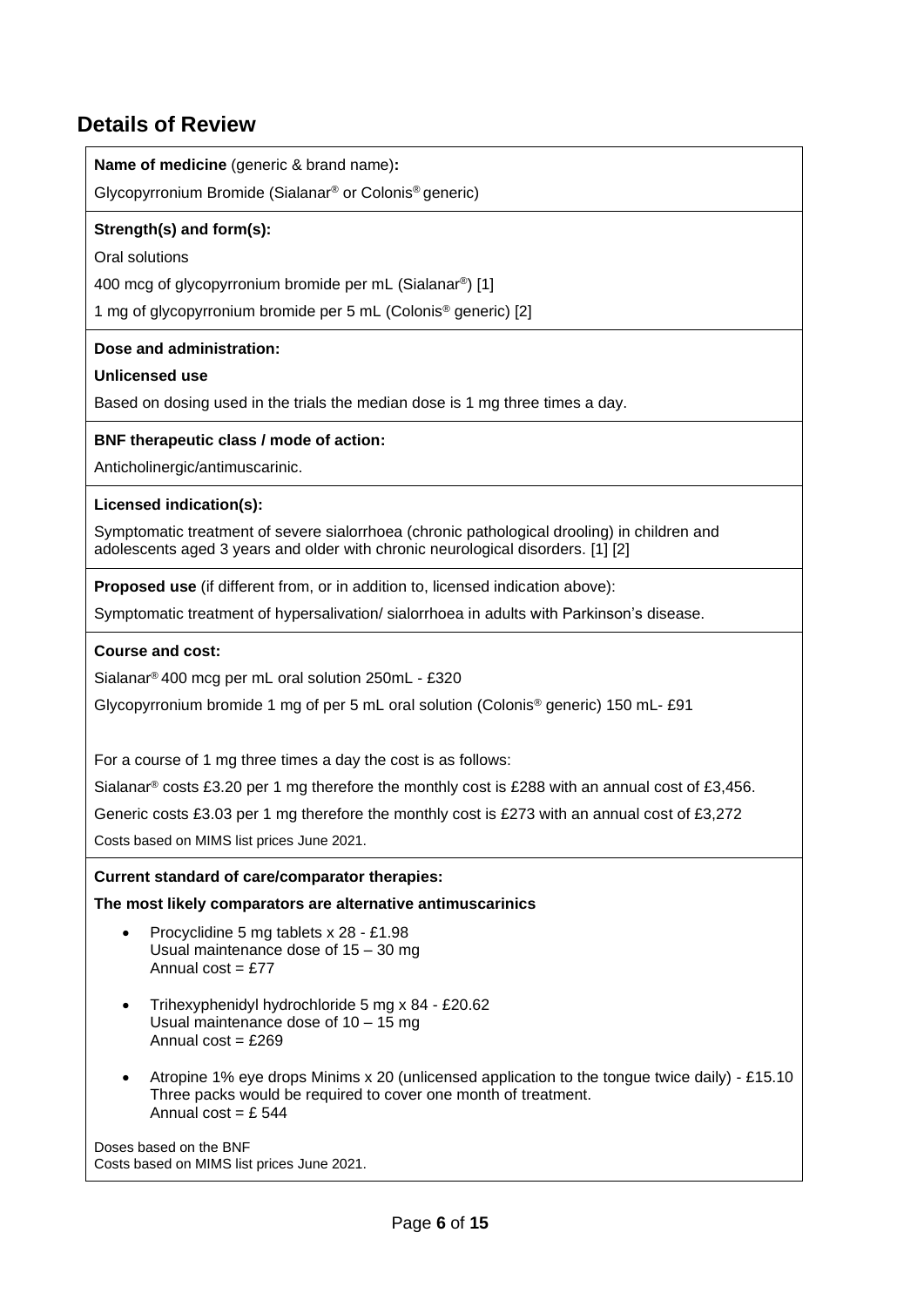### **Relevant NICE guidance:**

Parkinson's Disease in Adults NICE guideline NG 71 [3]

1.5.26 Only consider pharmacological management for drooling of saliva in people with Parkinson's disease if non-pharmacological management (for example, speech and language therapy) is not available or has not been effective. [2017]

1.5.27 Consider glycopyrronium bromide to manage drooling of saliva in people with Parkinson's disease. [2017]

1.5.28 If treatment for drooling of saliva with glycopyrronium bromide is not effective, not tolerated or contraindicated (for example, in people with cognitive impairment, hallucinations or delusions, or a history of adverse effects following anticholinergic treatment), consider referral to a specialist service for botulinum toxin A. [2017]

1.5.29 Only consider anticholinergic medicines other than glycopyrronium bromide to manage drooling of saliva in people with Parkinson's disease if their risk of cognitive adverse effects is thought to be minimal. Use topical preparations if possible (for example, atropine) to reduce the risk of adverse events. [2017]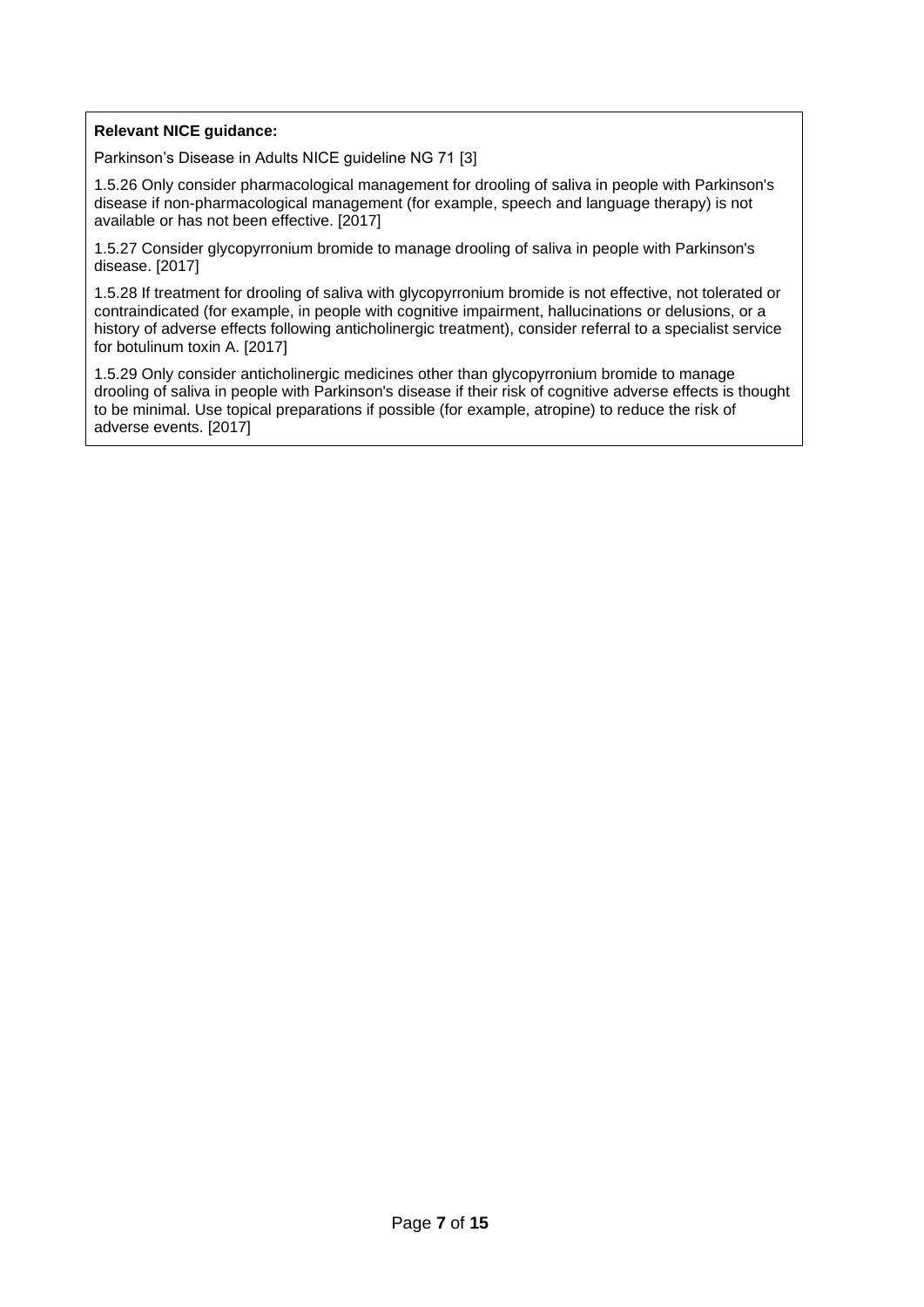# **Background and context**

Parkinson's disease is a progressive neurodegenerative condition resulting from the death of dopamine-containing cells of the substantia nigra in the brain. Parkinson's disease is one of the most common neurological conditions. It is estimated to affect up to 160 people per 100,000, with an annual incidence in the UK of 15 to 20 per 100,000. People with Parkinson's disease classically present with the symptoms and signs described as 'parkinsonism': these include bradykinesia (slow movements), rigidity, rest tremor (shaking) and postural instability (loss of balance). [3]

Parkinson's disease has historically been recognised as a primary movement disorder; however, other symptoms (commonly referred to as non-motor symptoms) may be prominent. One type of nonmotor symptoms is excessive drooling of saliva. Excessive saliva or drooling occurs in 70–80% of people with Parkinson's disease and may be more common in men. Drooling is thought to result from oropharyngeal dysfunction, including reduced swallowing frequency. NICE recommends nonpharmacological management of drooling of saliva such as speech and language therapy as the first line treatment. Pharmacological management such as antimuscarinics and botulinum toxin A may be considered if non-pharmacological interventions are not available or have not been effective. Glycopyrronium bromide is an antimuscarinic agent that reduces salivary secretions and does not cross the blood–brain barrier. Glycopyrronium bromide was prioritised for review for hypersalivation in adults with Parkinson's disease following a request by a Parkinson's disease specialist clinician at Blackpool teaching hospitals.

# **Summary of evidence**

# **Summary of efficacy data in proposed use:**

### **Arbouw et al RCT 2010** [4]

This double-blind, placebo-controlled, crossover trial evaluated oral glycopyrronium bromide for treating drooling in 23 adults with Parkinson's disease. Participants had Parkinson's disease and moderate-to-severe drooling (assessed as a score of 5 or above on a 9-point scale, with higher scores indicating more severe drooling). Mean baseline drooling score was 6.5±1.3, indicating severe drooling. Adults were excluded from the trial if they had drooling caused by factors other than Parkinson's disease; previous treatment or hypersensitivity to glycopyrronium bromide; medical conditions that would contraindicate antimuscarinic agents; or concomitant use of potassium chloride tablets, digoxin, or oral corticosteroids. [5]

Participants were randomised to a baseline week without study treatment, then 1 week of oral glycopyrronium bromide 1 mg/5 ml oral solution 3 times daily or placebo, followed by a 1-week washout, and a crossover to 1 week of the alternative. Allocation appeared to be concealed. The primary outcome was the difference in responder rates based on the change in severity and frequency of drooling between treatments. This was assessed by the participant or carer 3 times daily before administration of the study treatment using a 9-point scale, which ranged from 1 'dry: never drools' to 9 'profuse: clothing, hands, tray and objects become wet frequently'. Response to treatment was pre-defined as a mean score improvement of at least 30% from baseline, which the investigators suggested could be clinically relevant. Secondary outcomes were difference in mean scores between treatments and adverse effects. [5]

After 1 week of treatment, drooling responded to treatment in statistically significantly more people when they were taking glycopyrronium bromide (9 of 23; 39.1%) compared with when they were taking placebo (1 of 23; 4.3%) (mean difference in responder rate 34.8%, CI 95% 13.0; 56.5%, p=0.021). Mean drooling score after 1 week of glycopyrronium bromide as 3.8±1.6 compared with  $4.6\pm1.7$  with placebo (mean difference 0.8 points, CI95% 0.02; 1.4, p=0.011). A score of 4 on the drooling scale corresponds to 'moderate, wet on the lips and chin, occasionally', and a score of 5 to 'moderate, wet on the lips and chin, frequently'. [5]

### **Mestre et al RCT 2020** [6]

This was a 12-week, double-blinded, randomised, placebo-controlled, parallel study in patients with PD and Movement Disorder Society–Unified Parkinson's Disease Rating Scale > 2 (on item 2.2 of the scale). The intervention was glycopyrrolate up to 4.5 mg/d; the primary outcome was sialorrhea related disability (Radboud Oral Motor Inventory for Parkinson's Disease Saliva [ROMP-Saliva]).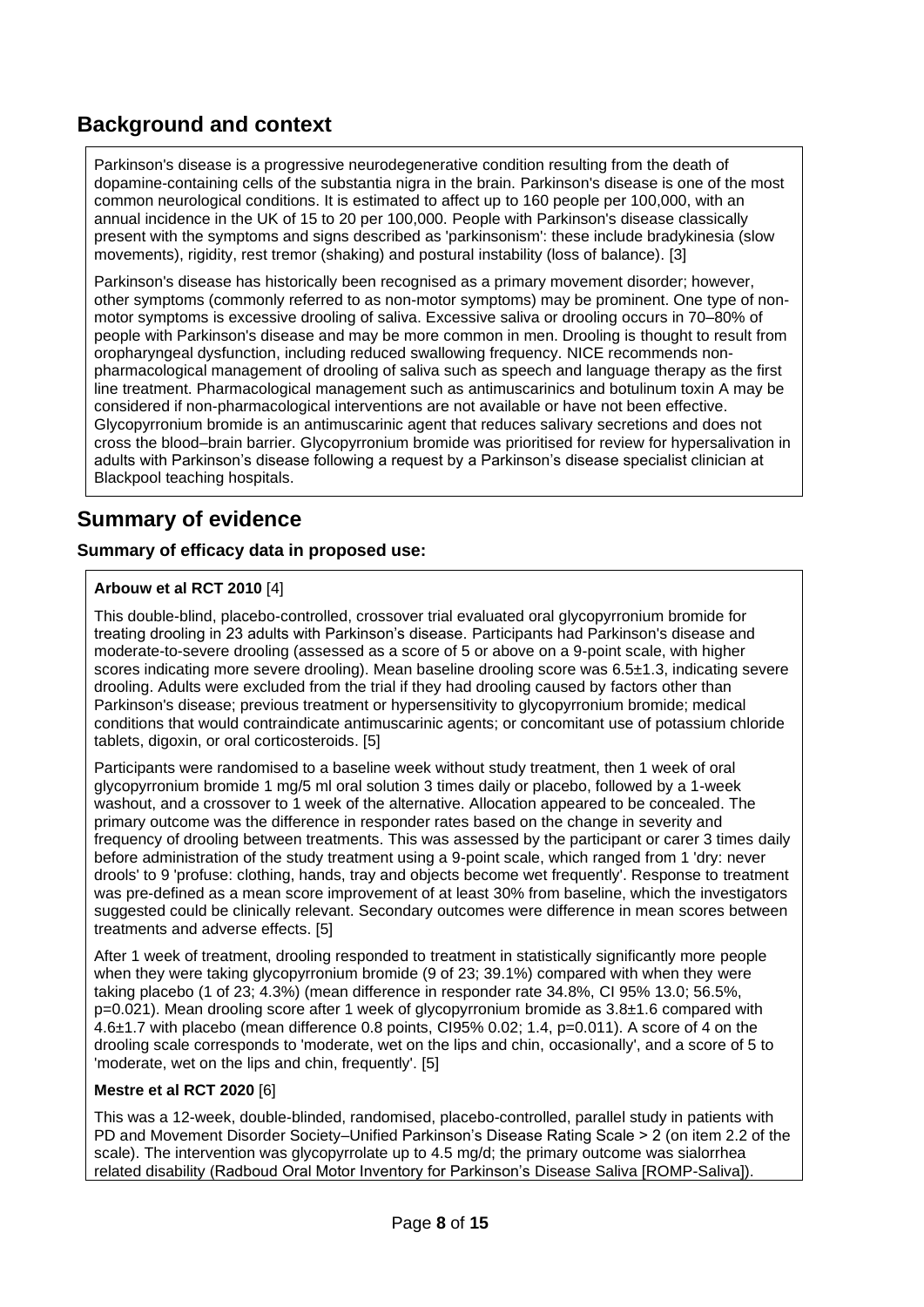Twenty eight individuals diagnosed with Parkinson's Disease (United Kingdom PD Society Brain Bank criteria) with moderate-to-severe sialorrhea defined by the Movement Disorder Society– Unified Parkinson's Disease Rating Scale (MDSUPDRS) > 2 (on item 2.2 of the scale), received oral glycopyrrolate capsules (or identical placebo) administered 3 times daily (TID) with an initial dose of 0.5 mg TID for four days, increased by 0.5 mg TID every four days during a 2-week titration phase followed by a 10-week maintenance phase.

At the end of the 3-month treatment period, the ROMP-Saliva score was 16.5 (CI95% 13.5; 19.5) in the glycopyrrolate group and 21.8 (CI95% 18.8; 24.8) in the placebo group, with a between-group difference of 5.3 (CI95% 1.0; 9.6) in favour of glycopyrrolate. The between-group difference was 5.8 (CI95% 1.5; 10.2) after adjustment for maintenance dose and baseline MDS-UPDRS Part III score.

# **Summary of safety data:**

In the placebo-controlled, crossover RCT by Arbouw et al. (2010), adverse effects were assessed using a questionnaire at the end of each treatment week. No serious adverse effects were reported in people taking glycopyrronium bromide or placebo, and there were no statistically significant differences between study treatments in non-serious adverse effects. Dry mouth was the most common adverse effect, experienced by 12 of 23 (52.2%) people while taking glycopyrronium bromide compared with 7 of 23 (30.4%) while taking placebo (p=0.18). A change in motor symptoms was reported among 13% of people in the glycopyrronium bromide group and 17.4% in the placebo group (p=1.0). The following adverse effects were reported equally among the groups: nervousness (21.7%), constipation (13%), vision problems (13%) and palpitations (4.3%). The participant that had 5 times the dosage of glycopyrronium bromide in the first 3 days of treatment experienced marked dryness of the mouth, which resolved within a day of stopping the trial. [5]

In the Mestre et al. placebo controlled trial, the reported adverse events were similar to those in the study by Arbouw et al. The most common adverse events were dry mouth, constipation, worsening cognition, and urinary retention. Constipation was the most common cause of participant drop out from the trial and there were no serious adverse events recorded. [6]

The SPC for Sialanar® (for paediatric use) lists the following contraindications which are in common with other antimuscarinics: [1]

- Hypersensitivity to the active substance or to any of the excipients
- Angle-closure glaucoma
- Myasthenia gravis (large doses of quaternary ammonium compounds have been shown to antagonise end plate nicotinic receptors)
- Pyloric stenosis
- Paralytic ileus
- Prostatic enlargement
- Urinary retention
- Severe renal impairment (eGFR < 30 ml/min/1.73m<sup>2</sup>), including those with end-stage renal disease requiring dialysis
- Intestinal obstruction
- Pregnancy and breast-feeding.
- Potassium chloride solid oral dose products
- Anticholinergic medicines

Caution is advised in patients with gastro-oesophageal reflux disease, ulcerative colitis, pre-existing constipation, hypertension, and conditions characterised by tachycardia (e.g. hyperthyroidism). Anticholinergic effects such as urinary retention, constipation and overheating due to inhibition of sweating are dose dependent. Monitoring by physicians and caregivers is required. The carer should stop treatment and seek advice from the prescriber in the event of:

- **Constipation**
- Urinary retention
- **Pneumonia**
- Allergic reaction
- **Pyrexia**
- Very hot weather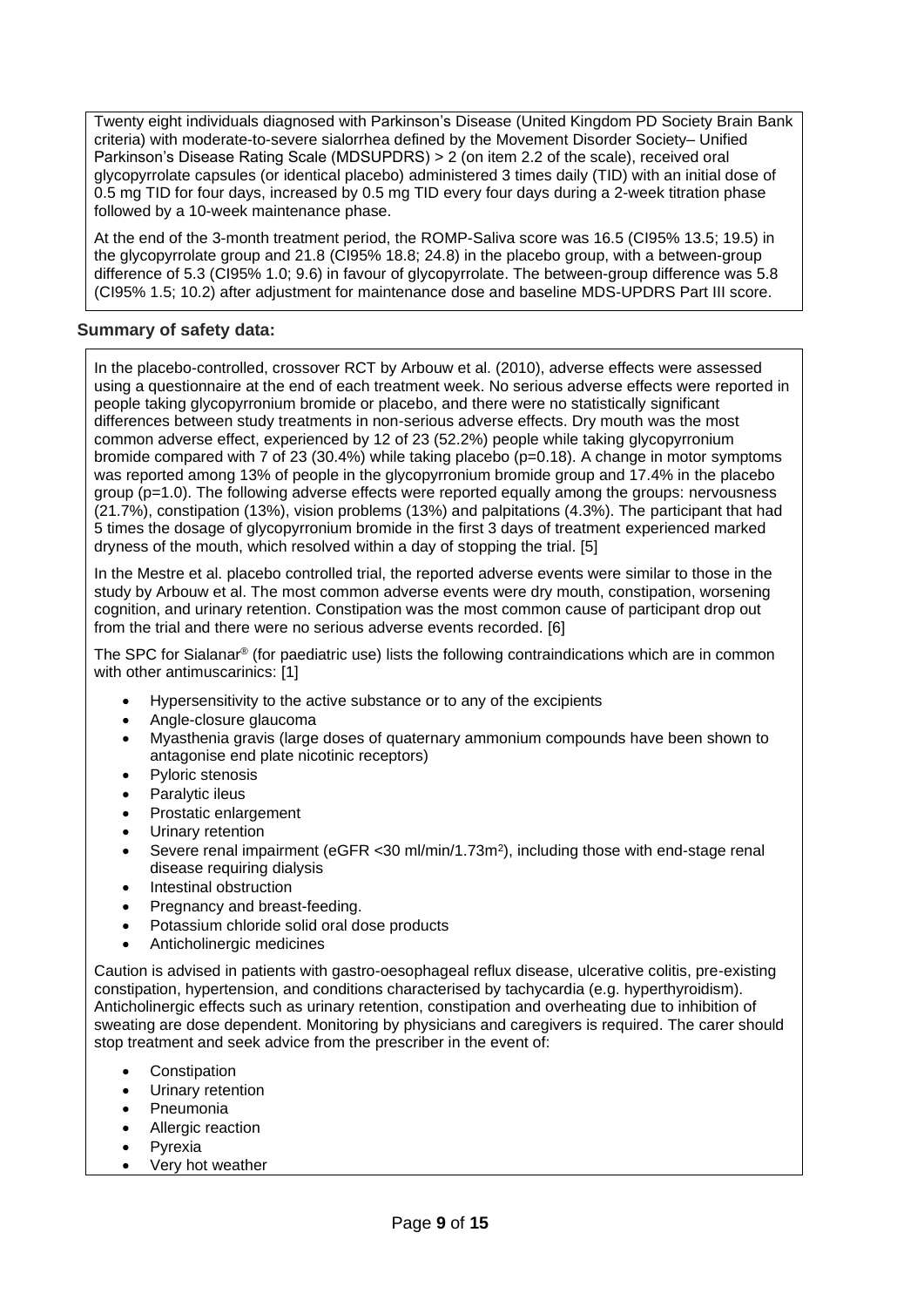• Changes in behaviour

After evaluating the event, the prescriber will decide if treatment should remain stopped or if this should continue at a lower dose.

### **Strengths and limitations of the evidence:**

#### **Strengths**

- NICE recommends considering glycopyrronium bromide to manage drooling of saliva in patients with Parkinson's disease when non-pharmacological management is not available or has not been effective. [3]
- Two RCTs have demonstrated efficacy of glycopyrronium bromide in the management of symptoms of drooling of saliva in patients with Parkinson's disease. [4] [6]
- Glycopyrronium bromide has a long duration of action and is less likely to cause central nervous system or cardiac adverse events. [7]
- A significant proportion of Parkinson's disease patients experience excessive drooling of saliva (70-80% according to NICE NG71) and there are limited treatment options which have been investigated with RCTs.

#### **Limitations**

- Glycopyrronium bromide is not licensed in the UK for the treatment of hypersalivation in adults with Parkinson's disease.
- There are no comparative studies comparing glycopyrronium bromide to alternative treatment options following failure of non-pharmacological treatments.
- Both RCTs were small (less than 30 participants), short term studies and do not provide evidence of long-term safety and efficacy.
- The doses used in the trials varied, although the median dose in Mestre et al. trials reflected the dosing regimen in Arbouw et al.
- The outcome measures used in the RCTs are subjective due to the difficulty and lack of methods for assessing saliva production.

### **Summary of evidence on cost effectiveness:**

N/A

### **Prescribing and risk management issues:**

Prior to each increase in dose, prescribers should review the tolerability of the current dose level. If continuous treatment is needed or the treatment is repeated intermittently benefits and risks should be carefully considered on a case by case basis and treatment should be closely monitored. [2]

NICE recommends that pharmacological management for drooling of saliva in people with Parkinson's disease should only be considered if non-pharmacological management is not available or has not been effective. [3]

# **Commissioning considerations:**

### **Comparative unit costs:**

| Drug                                                                  | <b>Example regimen</b> | Pack cost                                    | Cost per patient<br>per year (ex<br><b>VAT)</b> |
|-----------------------------------------------------------------------|------------------------|----------------------------------------------|-------------------------------------------------|
| <b>Glycopyrronium bromide 1</b><br>mg/5 mL oral solution<br>(generic) | 1 mg three times daily | Generic - 150<br>mL costs £91                | £3.272                                          |
|                                                                       |                        | Sialanar <sup>®</sup> – 250<br>mL costs £320 | £3.456                                          |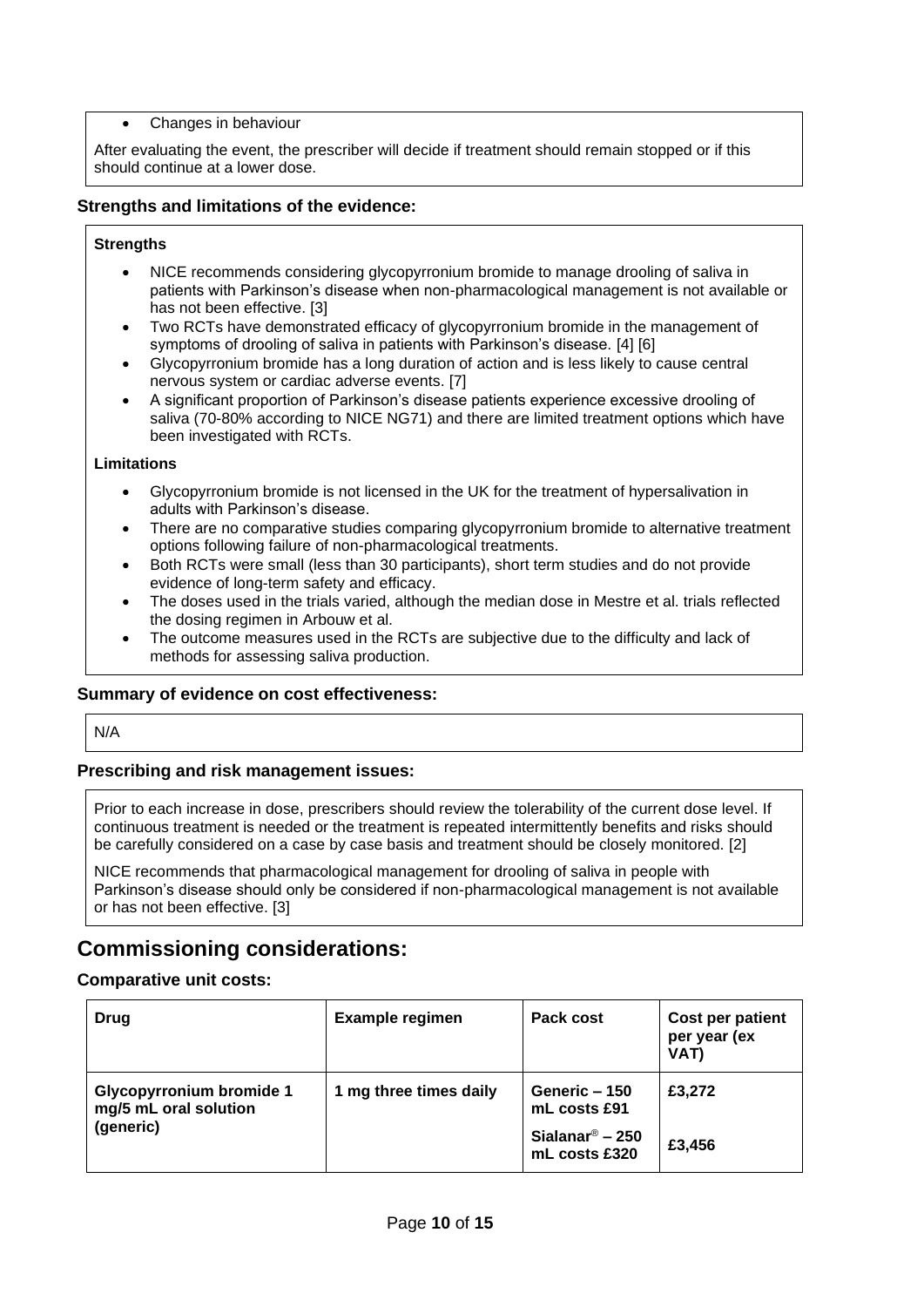| Glycopyrronium bromide 400<br>mcg/mL oral solution<br>(Sialanar <sup>®</sup> )                                                  |                                      |                                         |      |
|---------------------------------------------------------------------------------------------------------------------------------|--------------------------------------|-----------------------------------------|------|
| Procyclidine 5 mg tablets                                                                                                       | $15 - 30$ mg daily                   | 28 tablets costs<br>£1.98               | f77  |
| Trihexyphenidyl hydrochloride 5<br>mg tablets                                                                                   | $10 - 15$ mg daily                   | 84 tablets costs<br>£20.62              | £269 |
| Atropine 1% preservative-free<br>eye drops (Minims <sup>®</sup> )                                                               | Applied to the tongue<br>twice daily | 20 single dose<br>vials costs<br>£15.10 | £544 |
| Costs based on online Drug Tariff list prices June 2021<br>This table does not imply therapeutic equivalence of drugs or doses. |                                      |                                         |      |

# **Innovation, need and equity implications of the intervention:**

A significant proportion of Parkinson's disease patients experience excessive drooling of saliva (70-80% according to NICE NG71) and there are limited treatment options which have been investigated with RCTs.

# **Financial implications of the intervention:**

NICE estimates that Parkinson's disease has a prevalence of 160 people per 100,000 population. This equates to 2,800 Parkinson's disease patients in Lancashire and South Cumbria. Of those up to 80% are estimated to suffer with excessive drooling of saliva (2,240 patients).

As glycopyrronium bromide is a second line treatment option and is not effective in all patients, it anticipated that the number of patients being treated annually will be small. Assuming that 5% of the total eligible patients with symptoms of excessive drooling of saliva were initiated on to glycopyrronium bromide oral solution (112 patients across Lancashire and South Cumbria) the annual cost is estimated to be as follows:

112 x £3,272 (annual cost of generic glycopyrronium bromide oral solution) = **£366,464**

NICE states that the recommendations in NG 71 Parkinson's Disease in Adults are not anticipated to create a significant impact to NHS resources.

# **Service Impact Issues Identified:**

Management of excessive drooling of saliva using glycopyrronium bromide would not be anticipated to generate additional outpatient appointments compared to nonpharmacological first line treatment options.

# **Equality and Inclusion Issues Identified:**

Included with the paper to be considered at the meeting of the LSCMMG.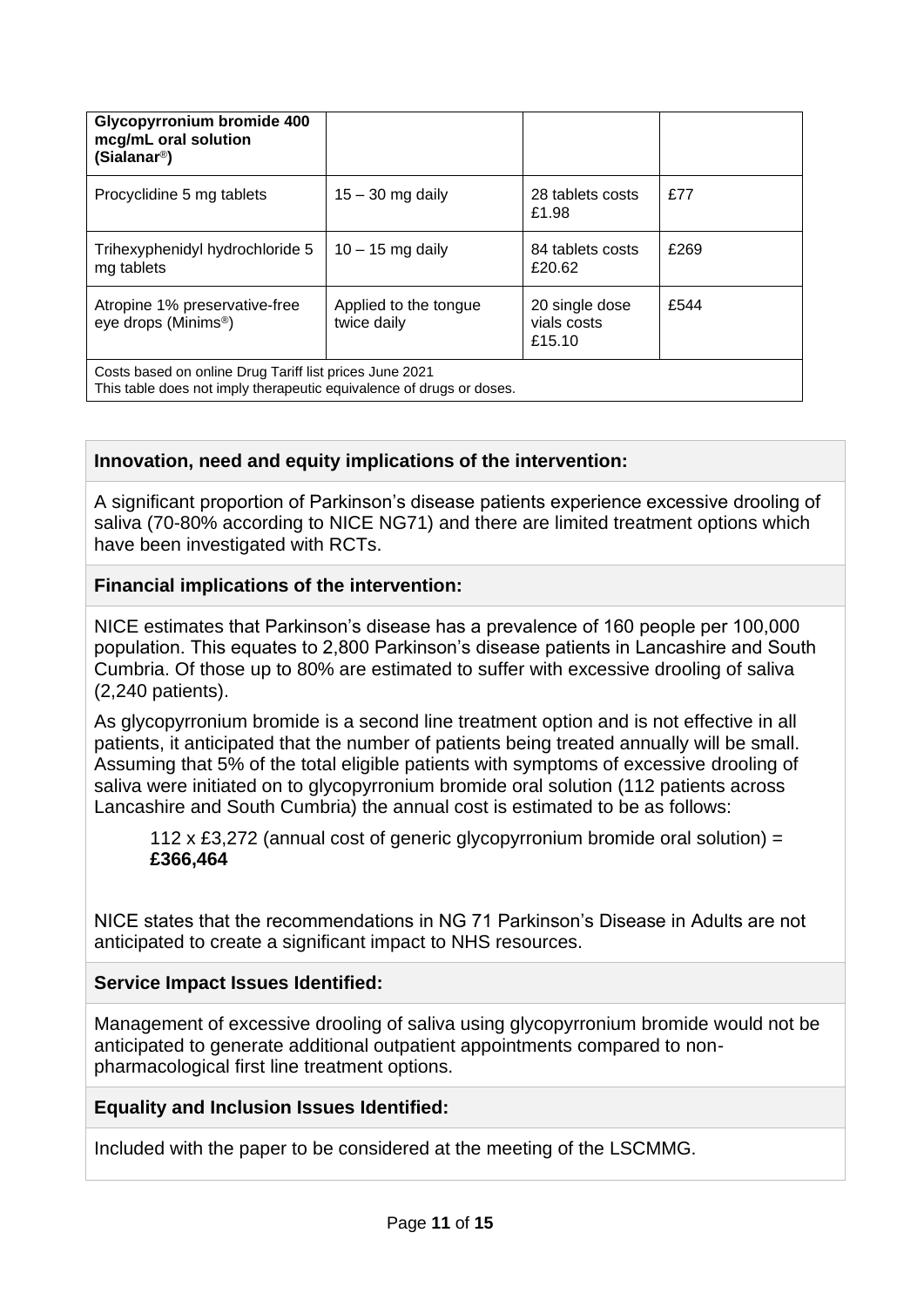# **Cross Border Issues Identified:**

Glycopyrronium bromide has a "Green" RAG classification for the treatment of hypersalivation in adults in Pan Mersey APC meaning it is considered suitable for nonspecialist prescribing in primary and secondary care.

In GMMMG, glycopyrronium bromide oral solution has a "Green" RAG following specialist initiation for treatment of severe sialorrhoea.

### **Legal Issues Identified:**

N/A

# **Media/ Public Interest:**

N/A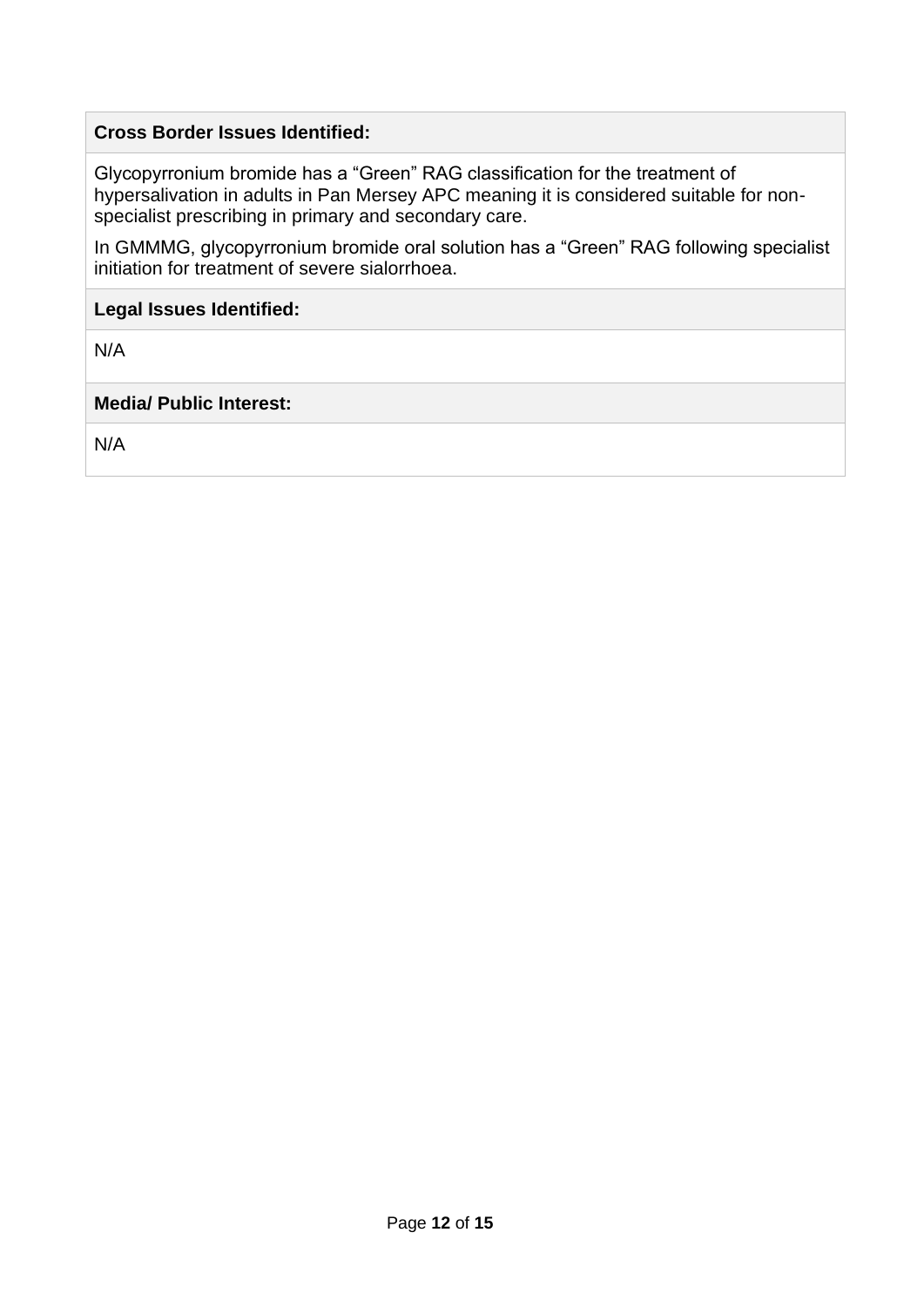# **References**

- [1] National Institute for Health and Care Excellence, "Hypersalivation: oral glycopyrronium bromide," July 2013. [Online]. Available: nice.org.uk/guidance/esuom15. [Accessed October 2021].
- [2] National Institute for Health and Care Excellence, "Severe sialorrhoea (drooling) in children and young people with chronic neurological disorders: oral glycopyrronium bromide," February 2017. [Online]. Available: nice.org.uk/guidance/es5. [Accessed October 2021].
- [3] National Institute for Health and Care Excellence, "NICE Guideline (NG62) Cerebral palsy in under 25s: assessment and management," January 2017. [Online]. Available: https://www.nice.org.uk/guidance/ng62. [Accessed October 2021].
- [4] Scottish Medicines Consortium, "Report Glycopyrronium 320 micrograms/mL oral solution (Sialanar) SMC No. (1254/17)," June 2017. [Online]. Available: https://www.scottishmedicines.org.uk/media/1781/glycopyrronium\_bromide\_sialanar\_abbreviate d\_final\_june\_2017\_for\_website.pdf. [Accessed October 2021].
- [5] Electronic Medicines Compendium, "Summary of Product Characteristics," September 2016. [Online]. Available: https://www.medicines.org.uk/emc/product/2301. [Accessed October 2021].
- [6] UKMI, "Hypersalivation can glycopyrronium be used to treat it?," May 2017. [Online]. Available: https://www.sps.nhs.uk/wpcontent/uploads/2018/08/UKMi\_QA\_Hypersalivationglycopyrronium\_update-May-2017.pdf. [Accessed October 2021].
- [7] RJ Mier et al, "Treatment of sialorrhea with glycopyrrolate: a double-blind, dose-ranging study," *Arch Pediatr Adolesc Med,* vol. 154, pp. 1214-1218, 2000.
- [8] RS Zeller et al, " Randomized phase III evaluation of the efficacy and safety of a novel glycopyrrolate oral solution for the management of chronic severe drooling in children with cerebral palsy or other neurologic conditions," *Therapeutics and Clinical Risk Management,* vol. 8, pp. 15-23, 2012.
- [9] Electronic Medicines Compendium, "Summary of Product Characteristics Sialanar 320 mcg /mL oral solution," Proveca Limited, September 2016. [Online]. Available: https://www.medicines.org.uk/emc/product/2301/smpc. [Accessed June 2021].
- [1 Electronic Medicines Compendium, "Summary of Prodict Characteristics Glycopyrronium bromide 1
- 0] mg Tablets," 20 April 2016. [Online]. Available: https://www.medicines.org.uk/emc/product/12037/smpc. [Accessed October 2021].
- [1 Electronic Medicines Compendium, "Summary of Product Characteristics Glycopyrronium Bromide
- 1] 1 mg / 5 mL oral solution," Colonis Pharma Ltd, July 2016. [Online]. Available: https://www.medicines.org.uk/emc/product/7344/smpc. [Accessed June 2021].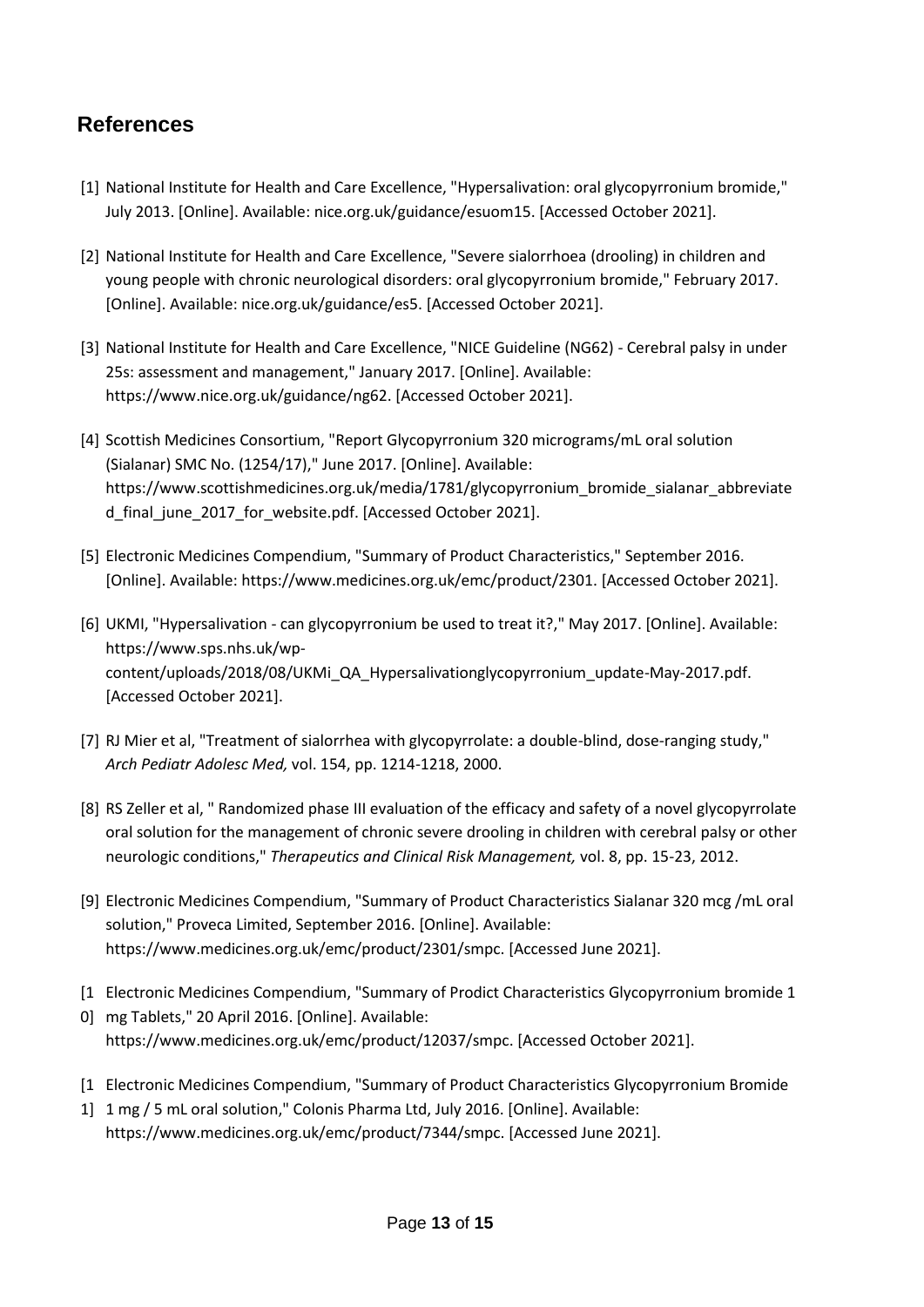- [1 National Institute for Health and Care Excellence, "Parkinson's disease in adults," July 2017.
- 2] [Online]. Available: https://www.nice.org.uk/guidance/ng71. [Accessed June 2021].
- [1 MEL Arbouw et al, "Glycopyrrolate for sialorrhea in Parkinson disease," *Neurology,* vol. 74, no. 15, 3] pp. 1203-1207, 2010.
- [1 National Institute for Health and Care Excellence, "Hypersalivation: oral glycopyrronium bromide
- 4] Evidence summary (ESUOM15)," July 2013. [Online]. Available: https://www.nice.org.uk/advice/esuom15/chapter/Key-points-from-the-evidence. [Accessed June 2021].
- [1 TA Mestre et al, "Glycopyrrolate Improves Disability From Sialorrhea in Parkinson's Disease: A 12-
- 5] week Controlled Trial," *Movement Disorders,* vol. 35, no. 12, pp. 2319-2323, 2020.
- [1 UKMi, "Medicines Q&As: Hypersalivation can glycopyrronium be used to treat it?," May 2017.
- 6] [Online]. Available: https://www.sps.nhs.uk/wpcontent/uploads/2018/08/UKMi\_QA\_Hypersalivationglycopyrronium\_update-May-2017.pdf. [Accessed June 2021].